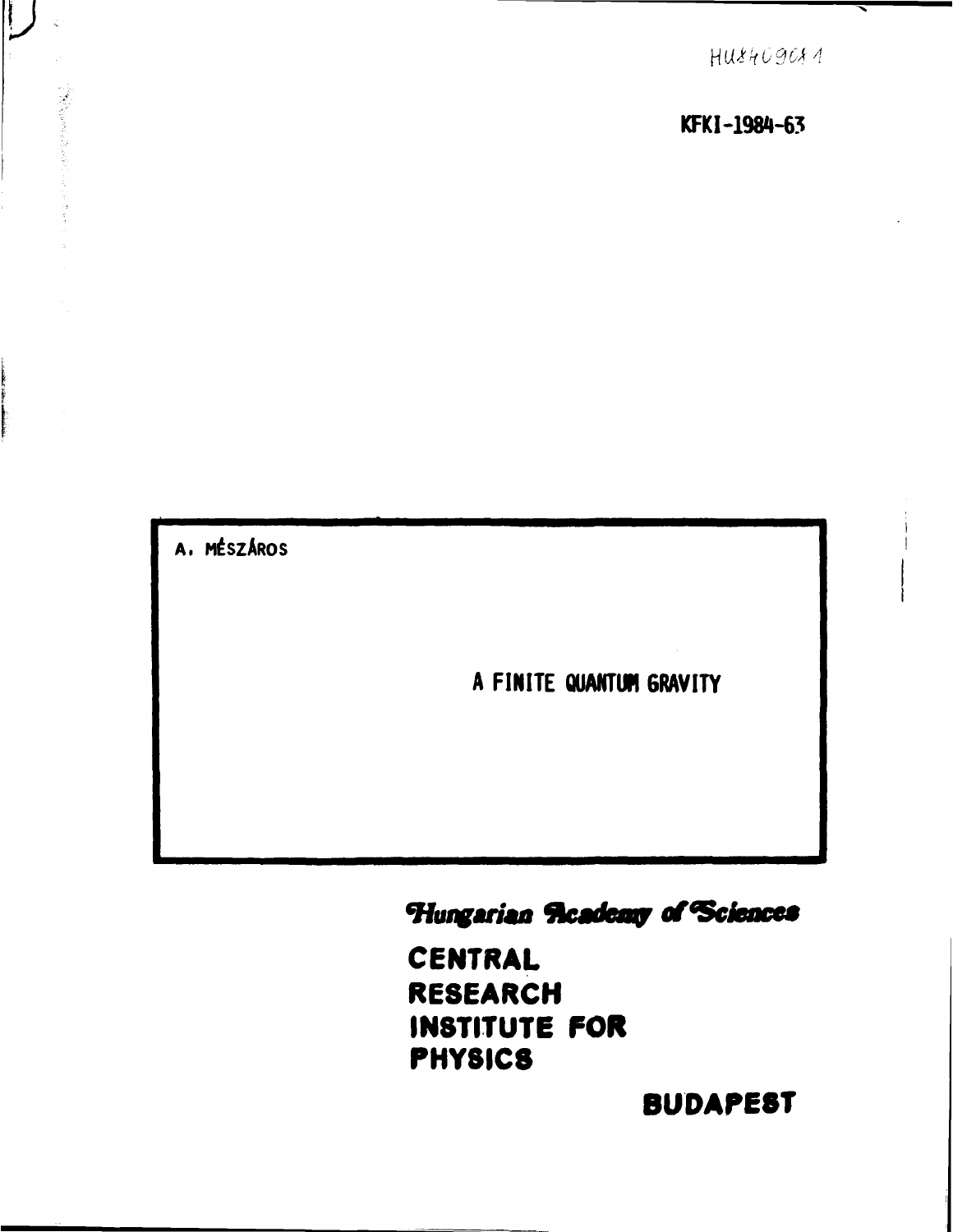**KPKI-1984-63** 

 $\blacktriangleright$ 

J

# A FINITE **QUANTUn** 6RAVITY

*V* 

 $\sim$ 

# **A. MÉSZÁROS**

**Central Research Institute for Physics H-1525 Budapest 114, P.O.B.49, Hungary** 

> **HU ISSN 0368 5330**  *ISBN 963 372 248 7*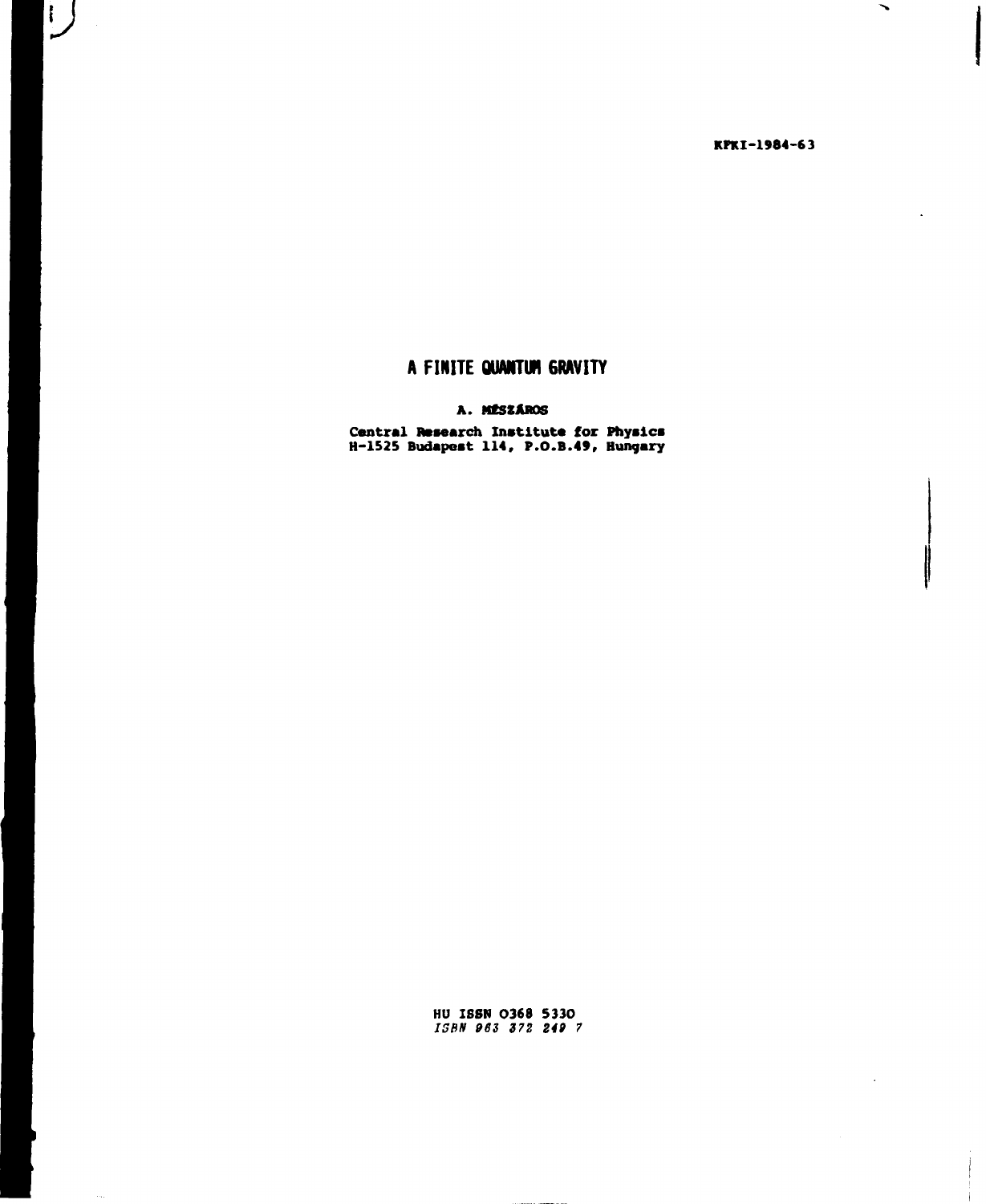# **ABSTRACT**

 $\frac{1}{2}$ 

Ť.

If the graviton has a very small non-zero **Mass,** then the existence of six additional massive gravitons with very big masses leads to a finite quantum gravity. There is an acausal behaviour on the scales that are determined by the **masses** of additional gravitons.

#### АННОТАЦИЯ

Если гравитон имеет очень малуп ненулевую массу, то при существолании шести дальнейших массигных гравитонов с очень большими массами квантовая гравитация конечна. В этом случае .меется некоторое нарушение причинности на масштабе, определяемом этими дальнейшими гравитонами.

## **KIVONAT**

 a graviton tömege kicsi nem-zéró, akkor hat további nagyon nagy törnegü graviton léte véges kvantumgravitációhoz vezet. Ez esetben bizonyos akauzalitásunk van azon a skálán, melyet ezek a további graviionok határoznak meg.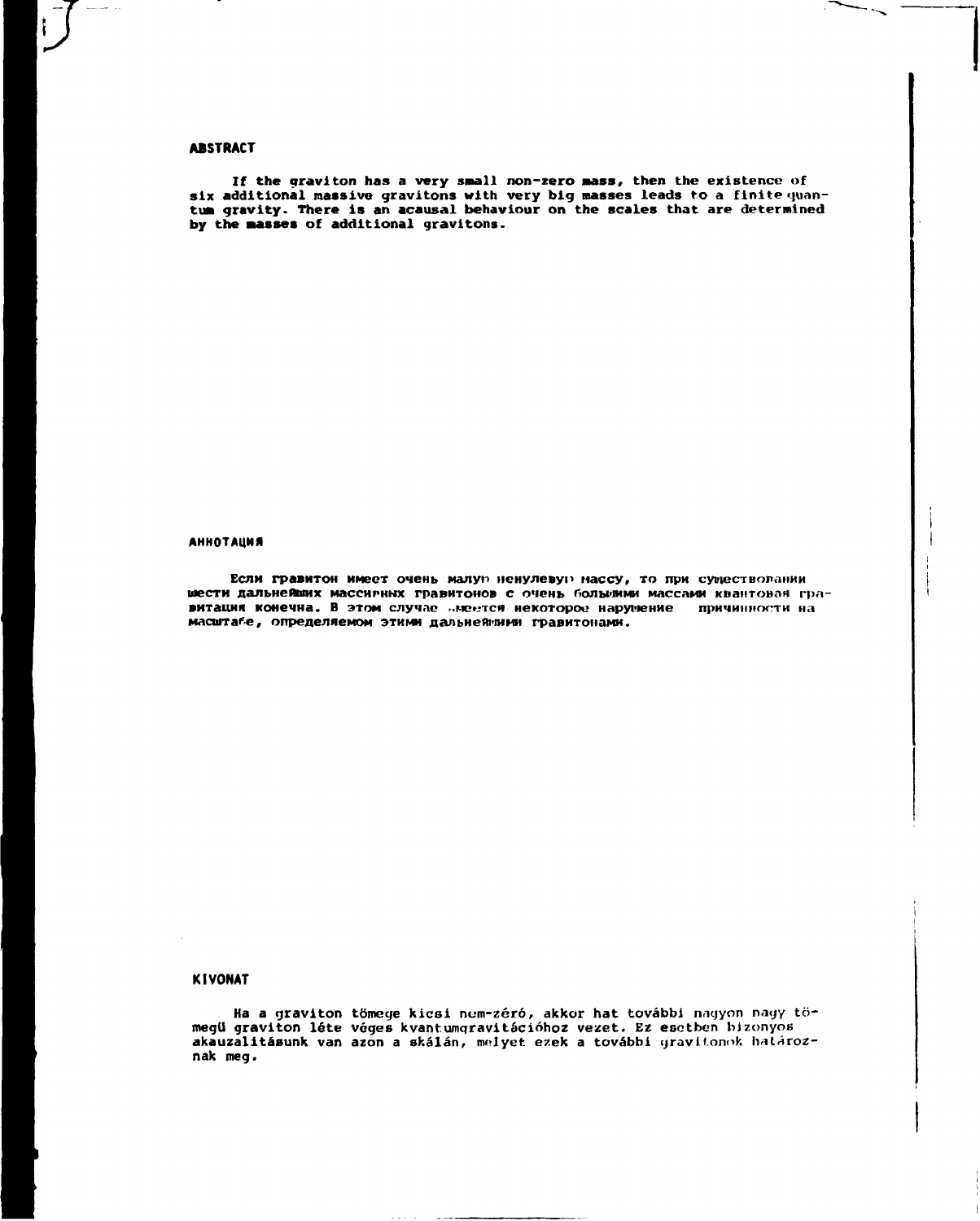### **t. INTRODUCTION**

i.

**The Lorentz-covariant quantum gravity [1] is a non-renormalizable theory of massless spin 2 particle (graviton). In order to obtain a finite quantum gravity one usually supposes the existence of other particles together with the ordinary graviton, and the system of these particles should give a finite S-matrix. Por example, the supergravity [2] supposes the existence of gravitinos that have helicities 3/2 or 5/2.** 

We propose here a new route that leads to a finite quantum gravity. We **suppose here the existence of six massive gravitons together with the ordinary**  graviton. It is remarkable that a small non-zero mass is necessary for the **ordinary gravition too.** 

**We follow the procedure of Lorentz-covariant quantum gravity, in which the notion of the Minkowskian background has an essential importance. The**  metric tensor of this flat background has the form  $n^{1,j} = n_{i,j} = diag(1,-1,-1,-1)$ . We use the system  $h = c = 1$ .

#### **2. EINSTE!N'S GRAVITY WITH MASSIVE GRAVITON**

In order to write down the Einstein equations in the form

$$
O(0^{1j} - \frac{1}{2} n^{1j}0) = t^{1j}, \quad t^{1j}, \quad 0, \quad 0 \leq \theta^{10}, \quad (1)
$$

**we use the coordinate conditions** 

$$
U^{\dot{1}\dot{1}}, \dot{J} = \frac{1}{2} U'^{\dot{1}}, \quad n_{\dot{1}\dot{1}} U^{\dot{1}\dot{1}} = U, \qquad (2)
$$

where the quantities  $U^{\dot 1\dot 1}$ , which indices are moved by  $n^{\dot 1\dot 1}$  and  $n_{\dot 1\dot 1\dot 1}$ , are given **by relations** 

$$
g^{1j} = n^{1j} + f v^{1j}, \quad f = \sqrt{32\pi G}.
$$
 (3)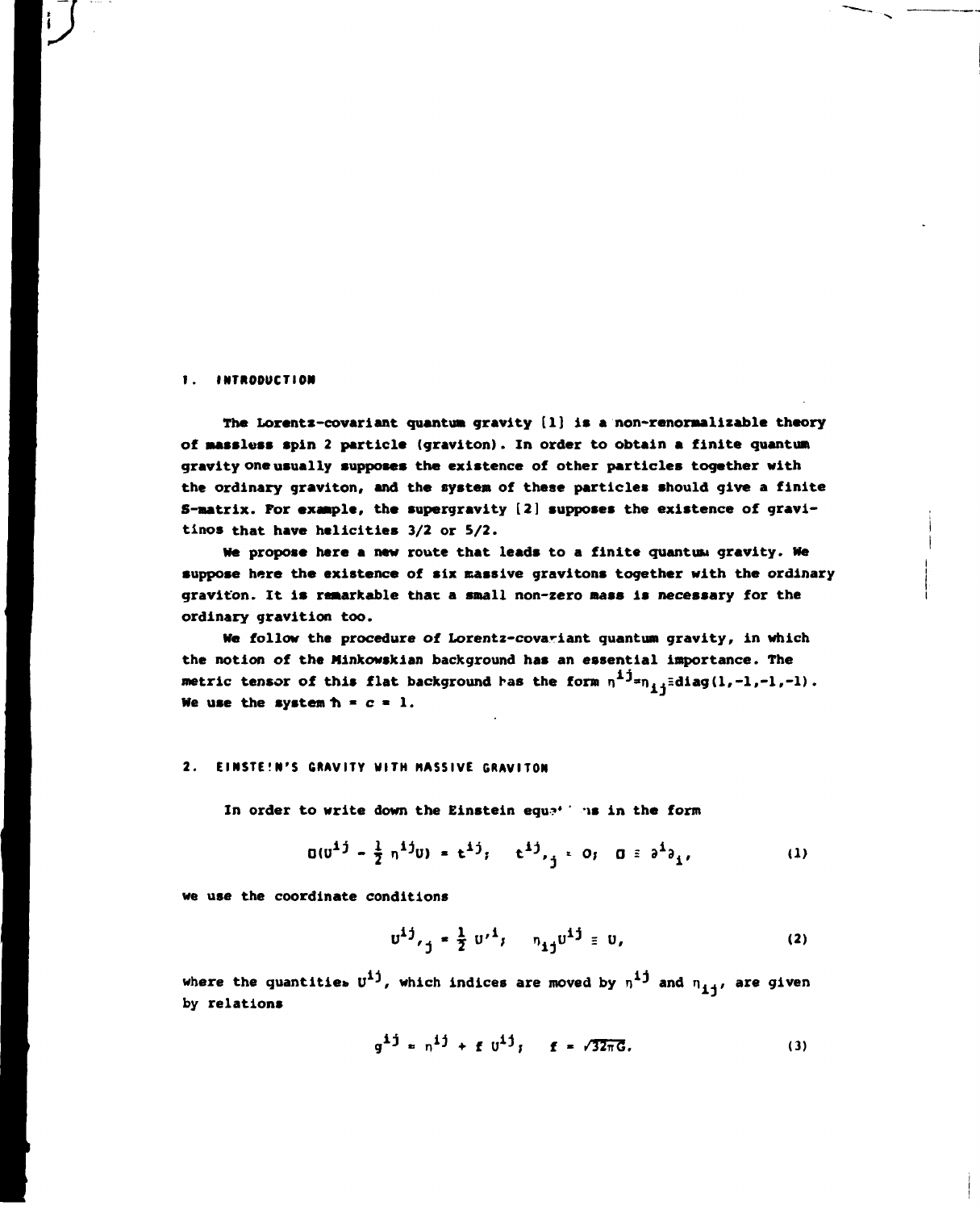$g^{1j}$  is the contravariant metric tensor, G is the gravitational constant.  $t^{1j}$ and  $g_{\textbf{ij}}$  are given by infinite series (for details see  $(1)$ ). We have the field equations of a self-interacting massless spin 2 field.

Now breaking the gauge freedom we introduce a non-zero mass  $\lambda > 0$  by the obvious substitution  $0 \rightarrow 0 + \lambda^2$  in the left-hand-side of (1). (1/ $\lambda$  must be bigger than the sizes investigated by the present-day cosmology.) For  $\lambda \neq 0$ equations (1) and (2) are equivalent with

$$
(0 + \lambda^{2})\mathbf{u}^{i j} - \mathbf{u}^{k(i,j)}_{k} + \mathbf{u}^{i j} + \eta^{i j} \mathbf{u}^{k m}_{k m} - \eta^{i j}(\mathbf{0} + \frac{\lambda^{2}}{2})\mathbf{u} = \mathbf{t}^{i j}.
$$
 (4)

In order to explain the properties of massive graviton we consider the free field, i.e. we take  $t^{1j} = 0$ . Then  $u^{1j}$  fulfils the Klein-Gordon equation and in momentum space we have

$$
U^{\dot{1}\dot{J}} = (2\pi)^{-3/2} \int \frac{d\vec{k}}{\sqrt{2k_{\rm O}}} (\bar{U}^{\dot{1}\dot{J}}(\vec{k}) e^{-i\vec{k}^{\rm IR}} + \dot{U}^{\dot{1}\dot{J}}(\vec{k}) e^{i\vec{k}^{\rm IR}}), \qquad (5)
$$

It is convenient to write

$$
\frac{1}{2}i \hat{j}(\vec{k}) = \frac{\hat{a}(\vec{k})}{\sqrt{2}} (e^{i}e^{j} - f^{i}f^{j}) + \frac{\hat{b}(\vec{k})}{\sqrt{2}} (e^{i}f^{j} + f^{i}e^{j}) +
$$
  
+ 
$$
\frac{\hat{c}(\vec{k})}{\sqrt{2}} \frac{1}{\lambda} (e^{i} (k_{0}n^{j} + |\vec{k}|m^{j}) + (k_{0}n^{i} + |\vec{k}|m^{i})e^{j}) +
$$
  
+ 
$$
\frac{\hat{d}(\vec{k})}{\sqrt{2}} \frac{1}{\lambda} (f^{i} (k_{0}n^{j} + |\vec{k}|m^{j}) + (k_{0}n^{i} + |\vec{k}|m^{i})f^{j}) +
$$
  
+ 
$$
\sqrt{\frac{2}{3}} \dot{g}(\vec{k}) (-n^{i}j + \frac{k^{i}k^{j}}{\lambda^{2}} - \frac{3}{2}(e^{i}e^{j} + f^{i}f^{j})) + \frac{\dot{h}(\vec{k})}{\sqrt{12}} (n^{i}j + 2 \frac{k^{i}k^{j}}{\lambda^{2}}),
$$
(6)

where the wave vector  $k$  and the four-vectors  $e$ ,  $f$ ,  $n$ ,  $m$  have the following properties:

$$
e^{i}e^{j} + f^{i}f^{j} + n^{i}n^{j} - m^{i}m^{j} = -n^{i}j; \t e^{i}e_{i} = f^{i}f_{i} = n^{i}n_{i} = -m^{i}m_{i} = -1;
$$
  
\n
$$
e^{i}f_{i} = e^{i}n_{i} = e^{i}m_{i} = f^{i}n_{i} = f^{i}m_{i} = n^{i}m_{i} = 0; \t k^{i}k_{i} = (k^{0})^{2} - |\vec{k}|^{2} = \lambda^{2};
$$
  
\n
$$
k^{i} \equiv n^{i}|\vec{k}| + m^{i}k_{0}; \t e^{i} \equiv [0,\vec{e}]; \t f^{i} \equiv [0,\vec{f}], \t n^{i} \equiv [0, \frac{\vec{k}}{|\vec{k}|}];
$$
  
\n
$$
m^{i} \equiv [1, 0, 0, 0]. \t(7)
$$

After the quantisation one obtains

$$
\{\vec{a}(\vec{k}), \vec{a}(\vec{q})\} = \{\vec{b}(\vec{k}), \vec{b}(\vec{q})\} = \{\vec{c}(\vec{k}), \vec{c}(\vec{q})\} = \{\vec{d}(\vec{k}), \vec{d}(\vec{q})\} = \{\vec{g}(\vec{k}), \vec{g}(\vec{q})\} =
$$
  
(6)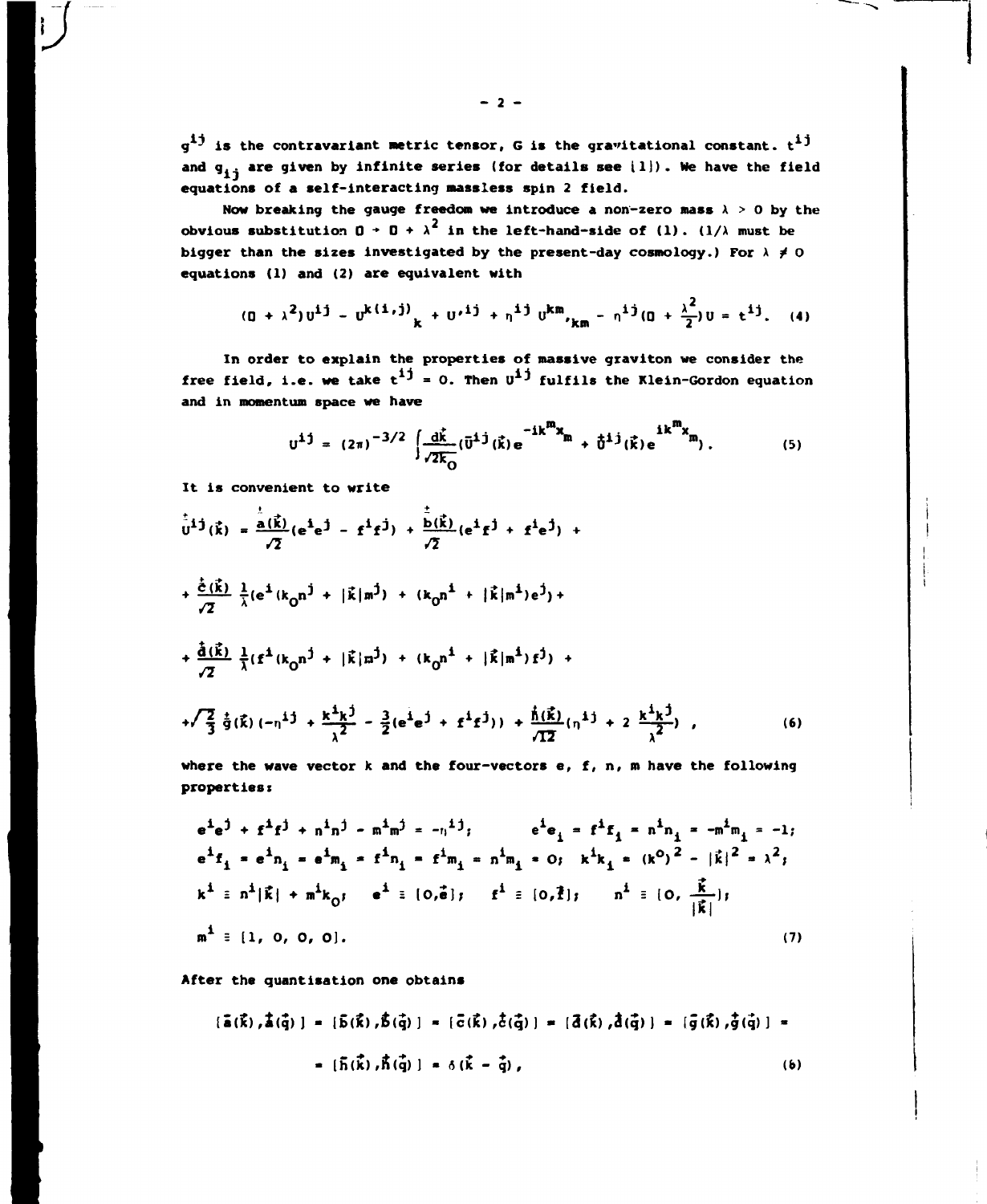and hence

ł.

$$
[\bar{u}^{i\,j}(\vec{k}), \bar{v}^{ps}(\vec{q})] = \frac{1}{2} \delta(\vec{k} - \vec{q}) \left( (\eta^{ip} - \frac{k^{i}k^{p}}{\lambda^{2}}) (\eta^{js} - \frac{k^{j}k^{s}}{\lambda^{2}}) + \frac{(n^{is} - \frac{k^{i}k^{s}}{\lambda^{2}}) (\eta^{jp} - \frac{k^{j}k^{p}}{\lambda^{2}}) - \frac{2}{3}(\eta^{ij} - \frac{k^{i}k^{j}}{\lambda^{2}}) (\eta^{ps} - \frac{k^{p}k^{s}}{\lambda^{2}}) + \frac{1}{6}(\eta^{ij} + \frac{2k^{i}k^{j}}{\lambda^{2}}) (\eta^{ps} + \frac{2k^{p}k^{s}}{\lambda^{2}}) \right).
$$
\n(9)

In the standard way (see e.g.  $(3)$ ) one obtains the four-momentum

$$
P^{\hat{1}} = \int d\vec{k} k^{\hat{1}} (\vec{\dot{a}}(\vec{k}) \,\vec{\dot{a}}(\vec{k}) + \vec{b}(\vec{k}) \,\vec{b}(\vec{k}) + \vec{c}(\vec{k}) \,\vec{c}(\vec{k}) + \vec{d}(\vec{k}) \,\vec{d}(\vec{k}) + + \frac{1}{9}(\vec{k}) \,\vec{g}(\vec{k}) + \vec{h}(\vec{k}) \,\vec{h}(\vec{k}) ,
$$
 (10)

and the spin angular momentum  $(\alpha, \beta = 1, 2, 3)$ 

$$
S^{\alpha\beta} = \int S^{\alpha\beta}(\vec{k}) d\vec{k} = 2i \int d\vec{k} (\vec{b}^{j\alpha}(\vec{k}) \vec{v}_{j}^{\beta}(\vec{k}) - \vec{b}^{j\beta}(\vec{k}) v_{j}^{\alpha}(\vec{k})). \qquad (11)
$$

Taking specially  $e^{i} = [0,0,1,0]$ ,  $f^{i} = [0,1,0,0]$ ,  $n^{i} = [0,0,0,1]$  one has

$$
S^{12}(\vec{k}) = i (2(\vec{a}(\vec{k}))\vec{b}(\vec{k}) - \vec{b}(\vec{k})\vec{a}(\vec{k})) + \vec{c}(\vec{k})\vec{d}(\vec{k}) - \vec{d}(\vec{k})\vec{c}(\vec{k})). \qquad (12)
$$

Thus it is obvious that the spin of six polarizations are  $\pm 2$ ,  $\pm 1$ , 0, 0. If one did not consider the terms determined by  $\vec{h}(\vec{k})$ ,  $\vec{h}(\vec{k})$ , one would have  $\hat{\vec{U}}^{1j}(\vec{k})k_j = 0$  and  $\hat{\vec{U}}(\vec{k}) = 0$ , and thus one would have a standard massive spin 2 field. Therefore, as a matter of fact one has a system of spin 2 and spin O massive fields.

Einstein's gravity with massive graviton is a system of self-interacting massive spin 2 and spin O fields that have the same masses. Note here that in [4] Einstein's gravity with massive graviton is similarly introduced too. Nevertheless, there is no unambiguous introduction of the mass term there.

#### 3. ADDITIONAL GRAVITONS

Given the Lagrangian of the massive Einstein's gravity

$$
L = -\frac{2}{f^2} g^{ik} (r^m{}_{kj}r^j{}_{mi} - r^j{}_{ik}r^m{}_{jn}) - \frac{\lambda^2}{2} (u^{i\,j} - \frac{1}{2}n^{i\,j}u) (u_{ij} - \frac{1}{2}n_{ij}u) =
$$
  

$$
= \frac{1}{2} u^{i\,j} k u_{ij'k} - u^{i\,j} k u_{ik'j} + u^{i\,j}{}_{ij}u_{i\,i} - \frac{1}{2} u^{i\,j} u_{i\,j} - \frac{1}{2} u^{i\,j} u_{i\,j} + \frac{\lambda^2}{2} (u^{i\,j} - \frac{1}{2} n^{i\,j}u) (u_{ij} - \frac{1}{2} n_{ij}u) + L^{int} (u^{i\,j}{}_{j}u^{i\,j}{}^{jk}) =
$$
  

$$
= L^0 (u^{i\,j}{}_{j\,\lambda}) + L^{int} (u^{i\,j}{}_{j}u^{i\,j}{}^{jk}), \qquad (13)
$$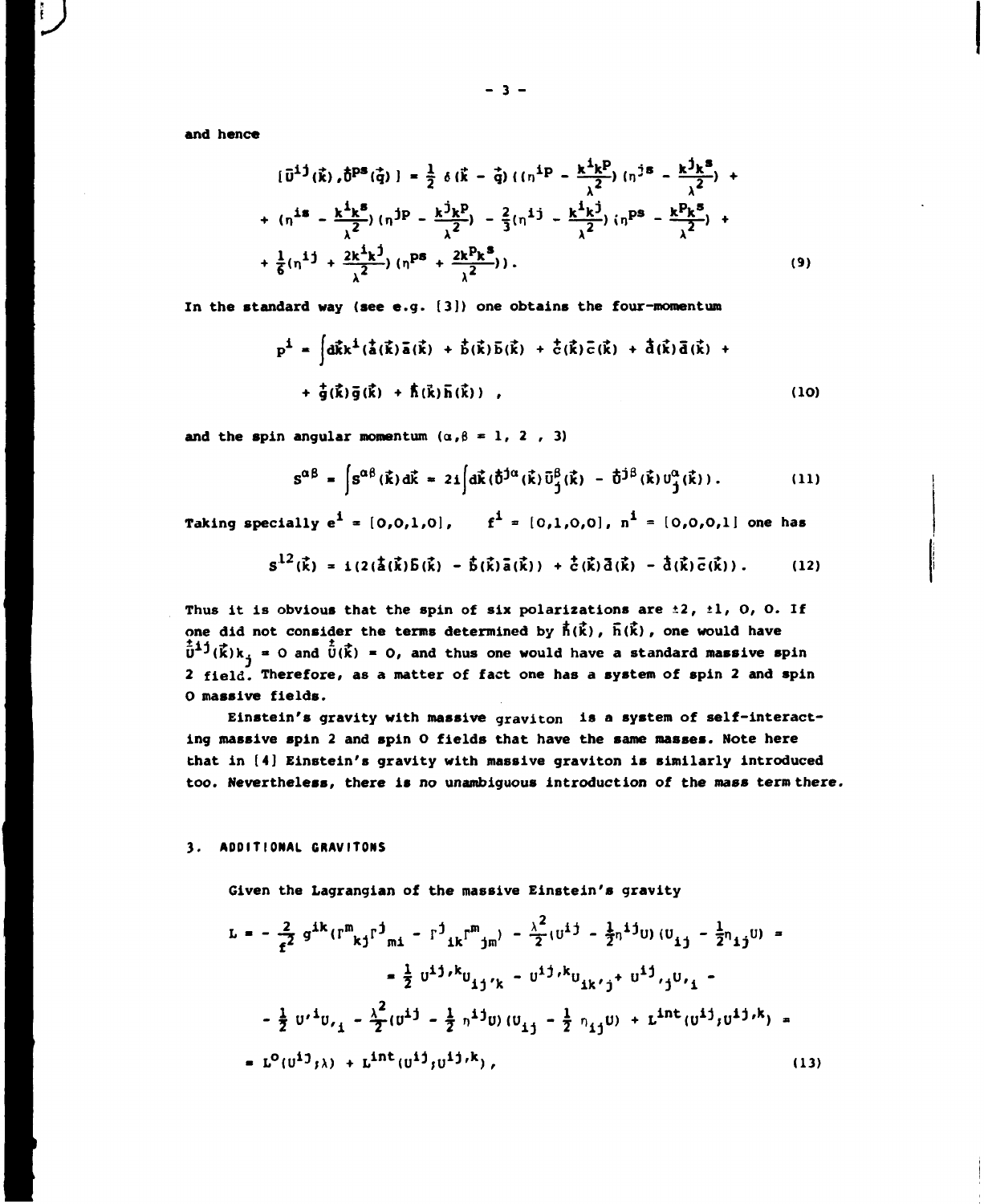where  $L^{int}$  is an infinite series containing the potentials  $U^{ij}$  and their first derivatives. (For the simplicity we consider the self-interacting gravitation only. This is a non-essential restriction here.) In accordance with (9) one has

$$
[g^{ij}(x), g^{ps}(y)] = f^{2}[u^{ij}(x), u^{ps}(y)] = \frac{f^{2}}{2} \left( (\eta^{is} + \frac{\partial^{i} \partial^{s}}{\lambda^{2}}) (\eta^{jp} + \frac{\partial^{j} \partial^{p}}{\lambda^{2}}) + ( \eta^{ip} + \frac{\partial^{i} \partial^{p}}{\lambda^{2}}) (\eta^{js} + \frac{\partial^{j} \partial^{s}}{\lambda^{2}}) - \frac{1}{2} \eta^{ij} \eta^{ps} - \eta^{ij} \frac{\partial^{p} \partial^{s}}{\lambda^{2}} - \eta^{ps} \frac{\partial^{i} \partial^{j}}{\lambda^{2}} \right) D((x - y) \, ; \lambda);
$$
  

$$
D(x; \lambda) = \frac{1}{2\pi} \, \epsilon(x^{0}) \, \delta(x^{i}x_{i}) - \frac{1}{4\pi \sqrt{x^{i}x_{i}}} \, \epsilon(x^{0}) \, \sigma(x^{i}x_{i}) J_{1}(\lambda x^{i}x_{i}).
$$

 $D(x;\lambda)$  is the well-know Pauli-Jordan function.

Now we suppose that there are six other massive gravitational fields beside the ordinary Einstein's gravitation. These fields are called as additional gravitations and the relevant particles as additional gravitons. They have masses  $M_A$ ;  $A = 1$ , 2, ..., 6; and  $M_1 \le M_2 \le ... \le M_6$  holds. We suppose that  $M_1$  is much bigger than the usual masses of the present-day experimental particle physics. We assume that the contravariant metric tensor is given by

$$
g^{ij} = \eta^{ij} + f \theta^{ij} + f \sum_{A=1}^{6} \sqrt{c_A} \theta^{ij}.
$$
 (15)

where  $c_A$  are positive non-zero constants.  $v_A^{\text{ij}}$  is the potential of the A-th additional gravitation. The complete Lagrangian of seven gravitations is obtainable from (13) by substitution  $u^{i j}$  .  $u^{i j}$  +  $\sum_{\Lambda=1}^{6} \sqrt{c_{\Lambda}} v_{\Lambda}^{i j}$ , and therefore

$$
L = L^{O}(U^{\underline{i}\, \underline{j}};\lambda) + \sum_{\substack{\lambda=1 \\ \lambda \neq 1}}^{0} c_{\lambda} L^{O}(V_{\lambda}^{\underline{i}\, \underline{j}};\mu_{\lambda}) + L^{\text{int}}((U^{\underline{i}\, \underline{j}} + \sum_{\substack{\Sigma \\ \lambda \neq 1}}^{0} \overline{c_{\lambda}} V_{\lambda}^{\underline{i}\, \underline{j}});
$$
  
 
$$
U^{\underline{i}\, \underline{j}} + \sum_{\substack{\lambda=1 \\ \lambda \neq 1}}^{0} \overline{c_{\lambda}} V_{\lambda}^{\underline{i}\, \underline{j}};
$$
 (16)

where

$$
L^{O}(V_{A}^{i j}; M_{A}) = \frac{1}{2} V_{A}^{i j, k} V_{A i j' k} - V_{A}^{i j, k} V_{A i k' j} + V_{A}^{i j}, V_{A}^{i i} - \frac{1}{2} V_{A}^{i} V_{A' i} - \frac{1}{2} V_{A}^{i j} V_{A' i} - \frac{1}{2} (V_{A}^{i j} - \frac{1}{2} V_{A}^{i j} V_{A}) (V_{A i j} - \frac{1}{2} V_{i j} V_{A})
$$
 (17)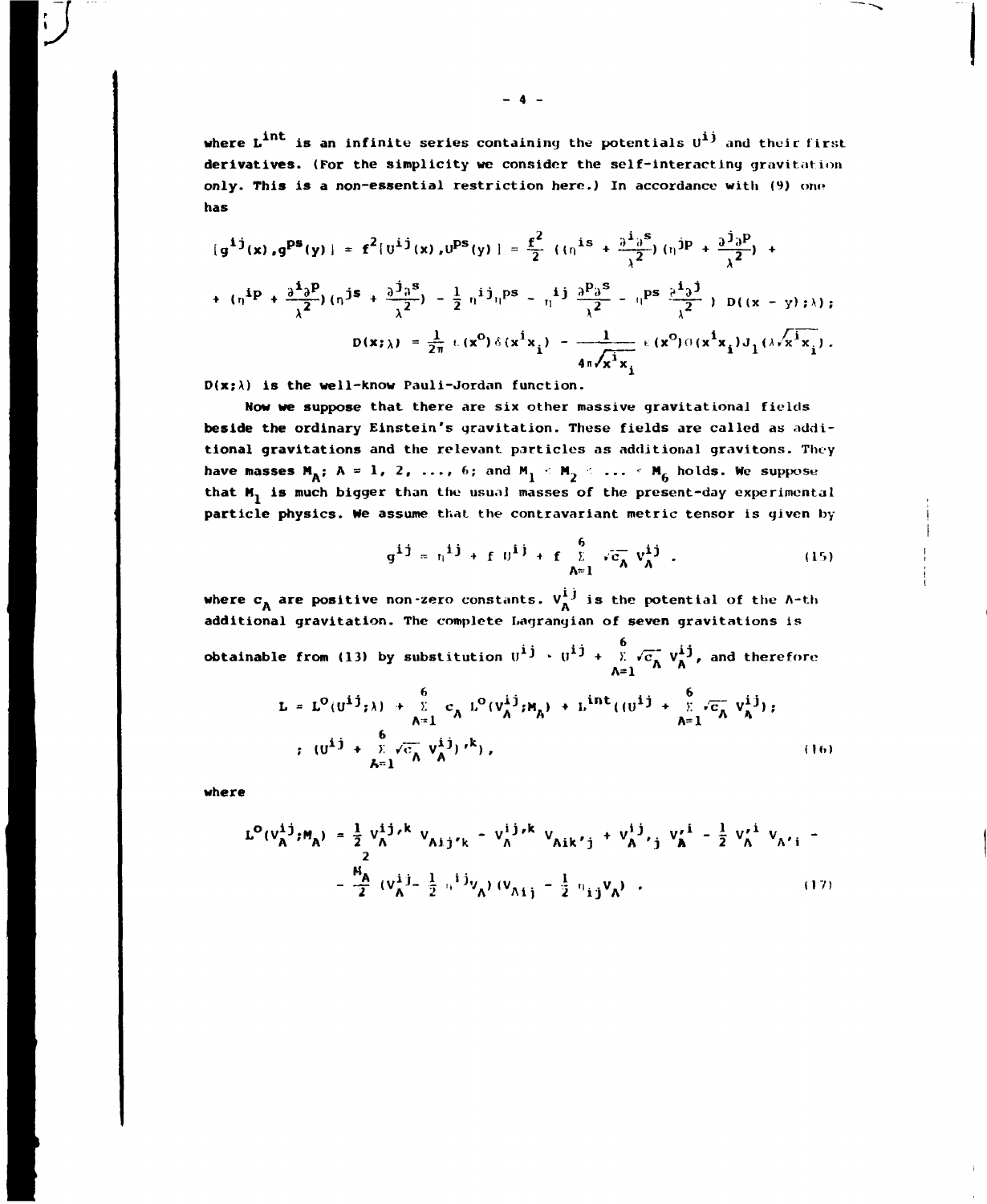We suppose that the following commutation relations hold:

$$
+ \left(\eta^{is} + \frac{\partial^{i}\partial^{s}}{\eta_{A}^{2}}\right)\left(\eta^{jp} + \frac{\partial^{j}\partial^{p}}{\eta_{A}^{2}}\right) - \frac{1}{2} \eta^{ij}\eta^{ps} - \eta^{ij}\frac{\partial^{p}\partial^{s}}{\eta_{A}^{2}} - \eta^{ps}\frac{\partial^{i}\partial^{j}}{\eta_{A}^{2}}.
$$
  
-D( $(x-y)$ ;  $M_{A}$ ). (19)

The constants  $c_{\mathbf{A}}$  are determined by algebraic equations

$$
\lambda^{2(n-3)} + \sum_{A=1}^{6} (-1)^{A} c_{A}^{2(n-3)} = 0; \quad n = 1, 2, ..., 6. \qquad (20)
$$

(Solving this system it is easy to show the positivity of constants  $c_A$ .) Hence it follows that  $\delta(x)$ ;  $\delta(x)$ ,  $\delta(x)$ ,  $\delta(x)$ ,  $\delta(x)$ ,  $\delta(x)$  are singularity free functions, and therefore the S-matrix contains no infrared and ultraviolet divergencies.

#### 4. REMARKS

ſ

The potentials  $V_A^{\textbf{i}\textbf{j}}$  for odd (A = 1, 3, 5) A give commutation relations with opposite sign. Because  $-D(x) = D(-x)$  holds, one may interpret the odd additional gravitations as gravitations for which the coordinates of flat background have opposite meaning. Therefore the future (past; right; left) of odd additional gravitations is identical to the past (future; left; right) of even  $(A = 2, 4, 6)$  additional gravitations and of ordinary gravitations. This interpretation leads to an acausal behaviour on scales  $\leq 1/M_A$ . Note that it was conjectured a very similar acausal behaviour of quantum gravity on the microscopic scales [5]. However, the considerations leading to this conjecture were essentially different.

The conjecture of existence of additional gravitations is not quite new, too. In Ref. [6] the possibility of an additional gravitation is discussed. Nevertheless, there the mass of additional graviton is supposed to be big, and the considerations are essentially different.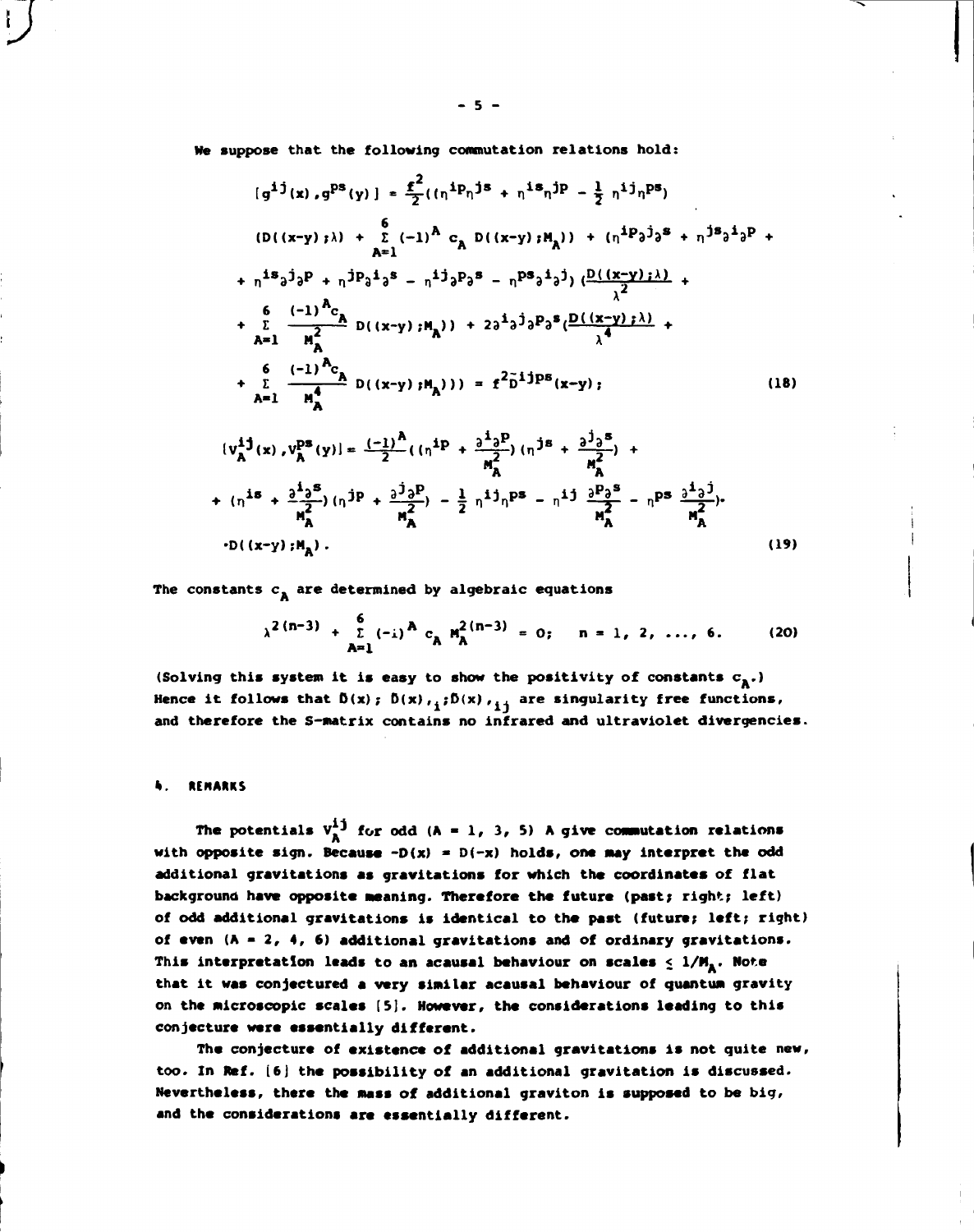In our model as a matter of fact the masses of the Pauli-Villars regularization scheme were interpreted as masses of some real particles. It is remarkable that this interpretation needs the condition  $\lambda \neq 0$ . Suppose that  $\lambda = 0$ . Then one has [1]

$$
(\mathbf{u}^{i\,j}(\mathbf{x}),\mathbf{u}^{ps}(\mathbf{y})\,]=\frac{1}{2}(\eta^{i\,p}\eta^{js}+\eta^{is}\eta^{jp}-\frac{1}{2}\eta^{ij}\eta^{ps})D((\mathbf{x}-\mathbf{y});\lambda=0)\,. \tag{21}
$$

Introducing the Pauli-Villars additional fields with masses  $M_{ij}$ ;  $D=1,2,...,N$ ; and with potentials  $w_D^{i,j}$  one obtains for the real coefficients  $c_D$ 

$$
1 + \sum_{D=1}^{N} c_D = 0; \qquad \sum_{D=1}^{N} c_D M_D^{2n} = 0; \qquad n = 1, 2, 3.
$$
 (22)

If the massive additional fields are fields with physical meaning, then the potentials  $w_0^{i,j}$  must give (19). Therefore, a singularity free  $\tilde{D}(x)$  needs, together with (22), the relations

$$
\sum_{D=1}^{N} c_D M_D^{2n} = 0; \quad n = -2, -1, 0,
$$
 (23)

too, which cannot be fulfilled.

# 5. CONCLUSION

ł.

If our model has a physical meaning, then the gravitation essentially differs from the Einstein's one on the scales  $\pm 1/\lambda$  and  $\pm 1/\mu_1$ . The non-zero A may drastically change our image of the whole universe. On the other hand, the acausal behaviour on small scales may have an essential impact on the conditions near the Big Bang.

#### **ACKNOWLEDGEMENTS**

I would like to thank Dr. B. Lukacs and Dr. A. Sebestyen for valuable discussions.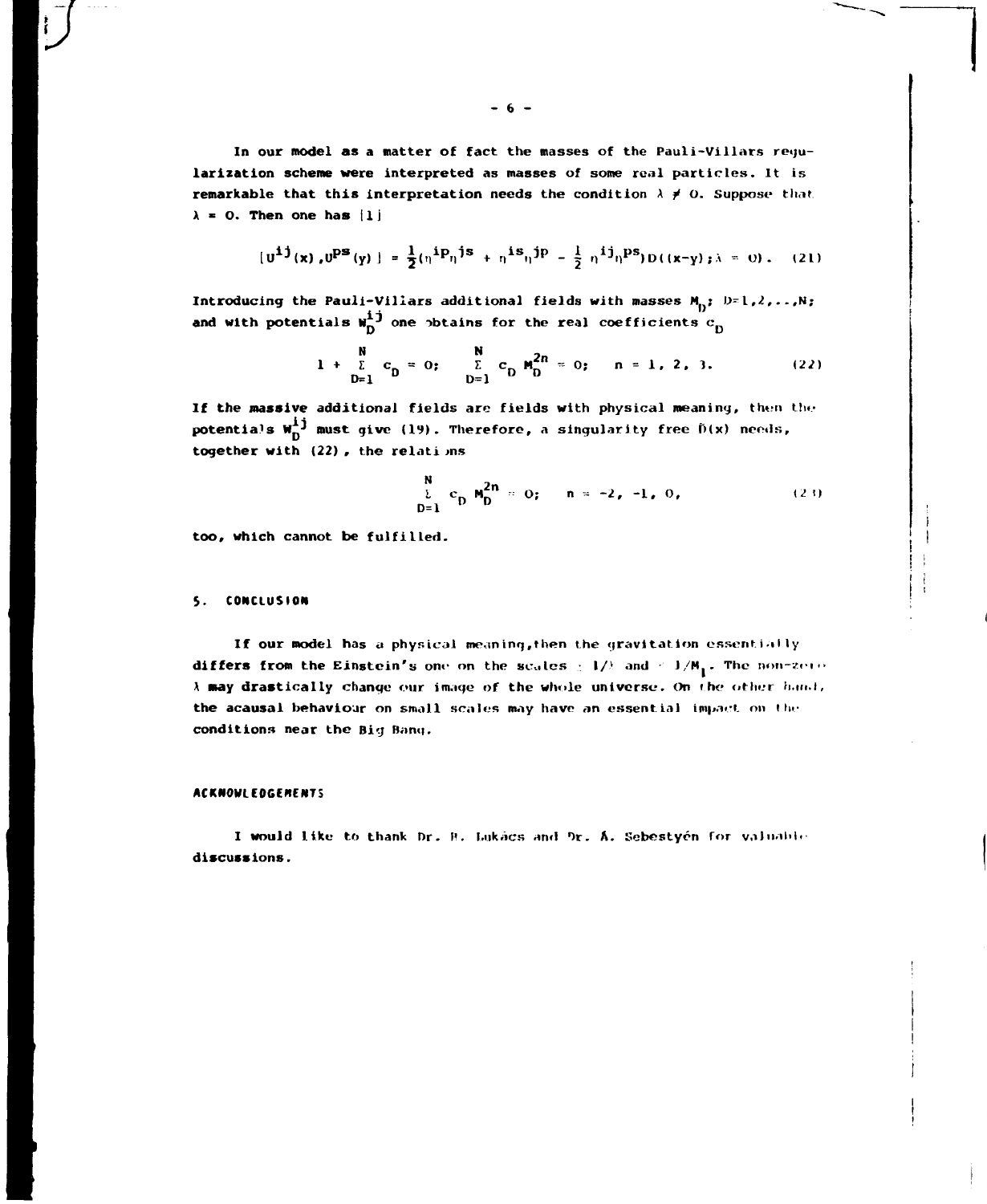## **REFERENCES**

 $\ddot{\mathbf{r}}$ 

- **[1] Gupta, S.M.t Proc.Phys.Soc., A65, 60S (1952); Duff, N.J.: in Quantum Gravity, An Oxford Symp., Clarendon Press 1975, p.78; Salam, A.: ibid., p.500**
- **[2] Nieuwenhuizen, P.: Phys.Rep. 68, 189 (1981)**
- **[3] Bogolyubov, N.N., Shirkov, D.V. t Kvantoviye polya, Nauka, Moscow 1980**
- **[4] Ogiavatsky, V.l., Polubarinov, I.V.: Annals of Physics, 35, 167 (1965)**
- **[5] Hawking, S.N.: in Quantum Gravity, Second Oxford Symp., Clarendon Press 1981, p.393**
- **[6] Fujii, Y.: Nature(GB), 234, 5 (1971); Annals of Physics, 69, 494 (1972)**

-- <del>--</del>